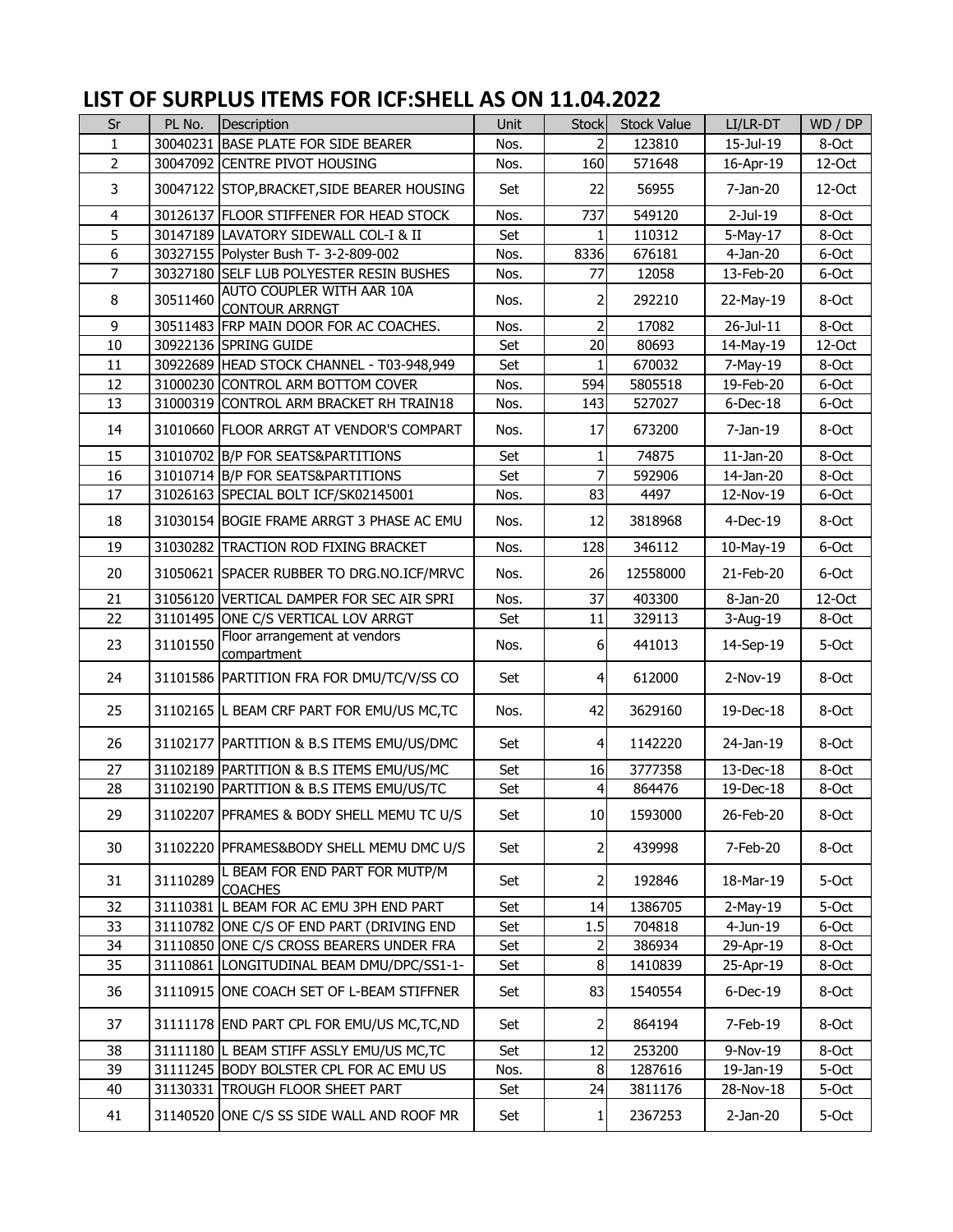| 42     |          | 31140660 PAIL LAMP BRACKET                     | Nos.       | 122             | 25518   | 7-Feb-20       | 5-Oct |
|--------|----------|------------------------------------------------|------------|-----------------|---------|----------------|-------|
| 43     |          | 31140701 DETAILS FOR SWALL AC EMU 3PH          | Set        | 10              | 124131  | 20-Dec-17      | 8-Oct |
| 44     |          | 31140786 Frame work andCarline for ACEMUD      | Set        | 10              | 3997990 | 17-Oct-19      | 6-Oct |
| 45     |          | 31150305 END CONST ALARM END DMU/DPC/1600      | Nos.       | $\overline{2}$  | 180135  | 17-Aug-19      | 8-Oct |
| 46     |          | 31154347 ONE C/S SS END WALL FOR 3PH           | Set        | $1\overline{ }$ | 190105  | 14-Jan-20      | 8-Oct |
| 47     |          | 31154359 ONE C/S SS ENDWALL FOR 3 PHASE        | Set        | 5 <sup>1</sup>  | 1010570 | 9-Jan-20       | 8-Oct |
| 48     |          | 31154360 SS END WALL FOR 3 PHASE AC EMU        | Nos.       | $1\overline{ }$ | 84616   | 7-Dec-19       | 5-Oct |
| 49     |          | 31154529 ENDWALL FOR U/S MEMU/DMC              | Nos.       | 3               | 315135  | 14-Jan-20      | 8-Oct |
| 50     |          | 31154530 ENDWALL FOR U/S MEMU/TC               | Nos.       | 7               | 1360722 | 24-Feb-20      | 8-Oct |
| 51     |          | 31154554 ENDWALL FOR U/S EMU/AC/DMC2           | Nos.       | 3               | 315501  | 16-Jan-20      | 8-Oct |
| 52     |          | 31154591 IC/S END WALL FOR AC EMU TC US        | Set        | 2               | 385976  | 10-Dec-18      | 8-Oct |
| 53     |          | 31160505 ROOF ASSEMBLY 3PH/AC/EMU/D            | Nos.       | $\mathbf{1}$    | 758790  | 7-Feb-20       | 5-Oct |
| 54     |          | 31167652 ONE C/S OF ROOF SHEET ASSY MRVC       | Set        | $\overline{3}$  | 2835000 | 28-Oct-19      | 8-Oct |
| 55     | 31247155 | FOOT STEP ASSEMBLY FOR ENGINE<br><b>ROOM</b>   | Nos.       | 25              | 67500   | 18-Sep-19      | 8-Oct |
| 56     |          | 31247192 FOOT STEP MOUNTING FOR MEMU/US        | Set        | 420             | 4239890 | 8-Feb-20       | 8-Oct |
| 57     |          | 31247209 DRIVERS CAB FOOT STEP MEMU/US         | Set        | 58              | 411341  | 30-Jan-20      | 8-Oct |
| 58     |          | 31260238 S&I CATTLE GUARD FOR MEMU/DMC/US      | Set        | 28              | 983500  | 27-Feb-20      | 8-Oct |
| 59     |          | 31320727 SAFETY CHAIN COMP PALM PULL ROD       | Nos.       | $\mathbf{1}$    | 135     | 8-Jul-19       | 6-Oct |
| 60     |          | 31321495 PIN ELECTROPLATED TO.DRG.NO.          | Nos.       | 1898            | 106942  | $4-Jan-20$     | 6-Oct |
| 61     |          | 31580701 TREAD PLATE-OUTER MRVC/C-5-8-009      | Nos.       | 470             | 199868  | 16-Feb-19      | 6-Oct |
| 62     |          | 31580750 S & I OF ENGINE ROOM SLIDING DOO      | Nos.       | 23              | 857134  | 10-Oct-19      | 8-Oct |
| 63     |          | 33500540 BUSH DRG.AAA0505300100                | Nos.       | 1471            | 223263  | 17-Mar-20      | 5-Oct |
| 64     |          | 33500551  TRACTION LEVER DRG.4550500600001     | Nos.       | 18              | 23711   | 20-Feb-19      | 5-Oct |
| 65     |          | 33510349 BRACKET COMPLETE                      | Nos.       | $\mathbf{1}$    | 1278    | 22-Nov-19      | 5-Oct |
| 66     |          | 33519602 TAG FOR FIAT SPRING (SL.NO.3)         | Nos.       | 60              | 3294    | 19-Feb-20      | 6-Oct |
| 67     |          | 33570346 UNF DISC TO DRG.AAA04063001           | Nos.       | 189             | 109057  | 21-Apr-16      | 5-Oct |
| 68     |          | 33570796 UNF METAL STOP (LH)                   | Nos.       | $\mathbf{1}$    | 357     | $5 - Apr - 16$ | 5-Oct |
| 69     |          | 33580844 BRAC FOR ANC LIN-LWGSCWAC             | Nos.       | 26              | 55198   | 14-Feb-20      | 8-Oct |
| $70\,$ |          | 33590746 ISET CORRUGATED SHEET FLOOR           | Set        | 13              | 452504  | 21-Nov-17      | 5-Oct |
| 71     |          | 33660566 S& I OF LIGHT WEIGHT BODY FILLER      | Kgs.       | 4               | 1698    | 16-Mar-20      | 4-Oct |
| 72     |          | 33680980 UNF ANGLE FOR LHB COACHES TO LHB      | Nos.       | 1               | 262     | 12-Oct-17      | 5-Oct |
| 73     |          | 33993348 BOGIE BOLSTER (MACHINED)              | Nos.       | $\mathbf{2}$    | 157127  | $4$ -Jun-19    | 8-Oct |
| 74     |          | 36017073 SAFETY CATCH FOR GEAR BOX T18         | Nos.       | 209             | 357110  | 11-Dec-18      | 6-Oct |
| 75     |          | 40304358 WIRECOPSUPERENAMEL20SWG IS449-6       | Kgs.       | 88.44           | 43225   | 20-Feb-20      | 2-Oct |
| 76     |          | 42031928 LAMP HOLDER BIPIN SPL LOADED IS       | Nos.       | 458             | 1786    | 11-Dec-19      | 2-Oct |
| 77     |          | 47333182 RELAY B METAL FOR 415V3 PH 50C/S      | Nos.       | 37              | 28564   | 20-Feb-20      | 51/10 |
| 78     |          | 62331784 SEAMLESS TUBES OD 165.1X 4.47 L6      | <b>MTR</b> | 299.487         | 278750  | 17-Sep-19      | 8-Oct |
| 79     | 72010794 | UNF 4 TPS SEGMENT FOR DIA 1120<br><b>METAL</b> | Nos.       | 31              | 24347   | 22-Jan-19      | 1-Oct |
| 80     |          | 72217297 DRILL TWIST MORSE TAPER SHANK         | Nos.       | $6 \mid$        | 56154   | 12-Oct-19      | 1-Oct |
| 81     |          | 73034551 BOLTS MS HEX HD M20X75 G IS1363/      | Kgs.       | 2882.64         | 191946  | 13-Mar-20      | 2-Oct |
| 82     |          | 73130758 NUT HEX LOCK M16X1.5                  | Kgs.       | 50              | 4713    | 20-Dec-17      | 2-Oct |
| 83     |          | 73323755 PIN SPLIT COTTER MS 8X63MM IS 54      | Nos.       | 20792           | 59359   | 7-Mar-20       | 2-Oct |
| 84     |          | 73323895 SPLIT PIN SIZE 8 X 100                | Nos.       | 1301            | 5125    | 28-Oct-19      | 2-Oct |
| 85     | 73530426 | SCREW CSK FLAT HD M5X16 MM<br>IS:1365          | Kgs.       | 72.926          | 8921    | 16-Dec-19      | 2-Oct |
| 86     |          | 73530451 SCREWS MS CSK HD AM5X20 G IS 136      | Kgs.       | 27.236          | 2586    | 10-Jul-19      | 2-Oct |
| 87     |          | 73776890 INTERLOCK WASHER M14                  | Nos.       | 10346           | 236223  | 23-Jan-20      | 2-Oct |
| 88     |          | 73807503 HEX NUT M12                           | Nos.       | $6 \overline{}$ | 19      | 20-Feb-20      | 2-Oct |